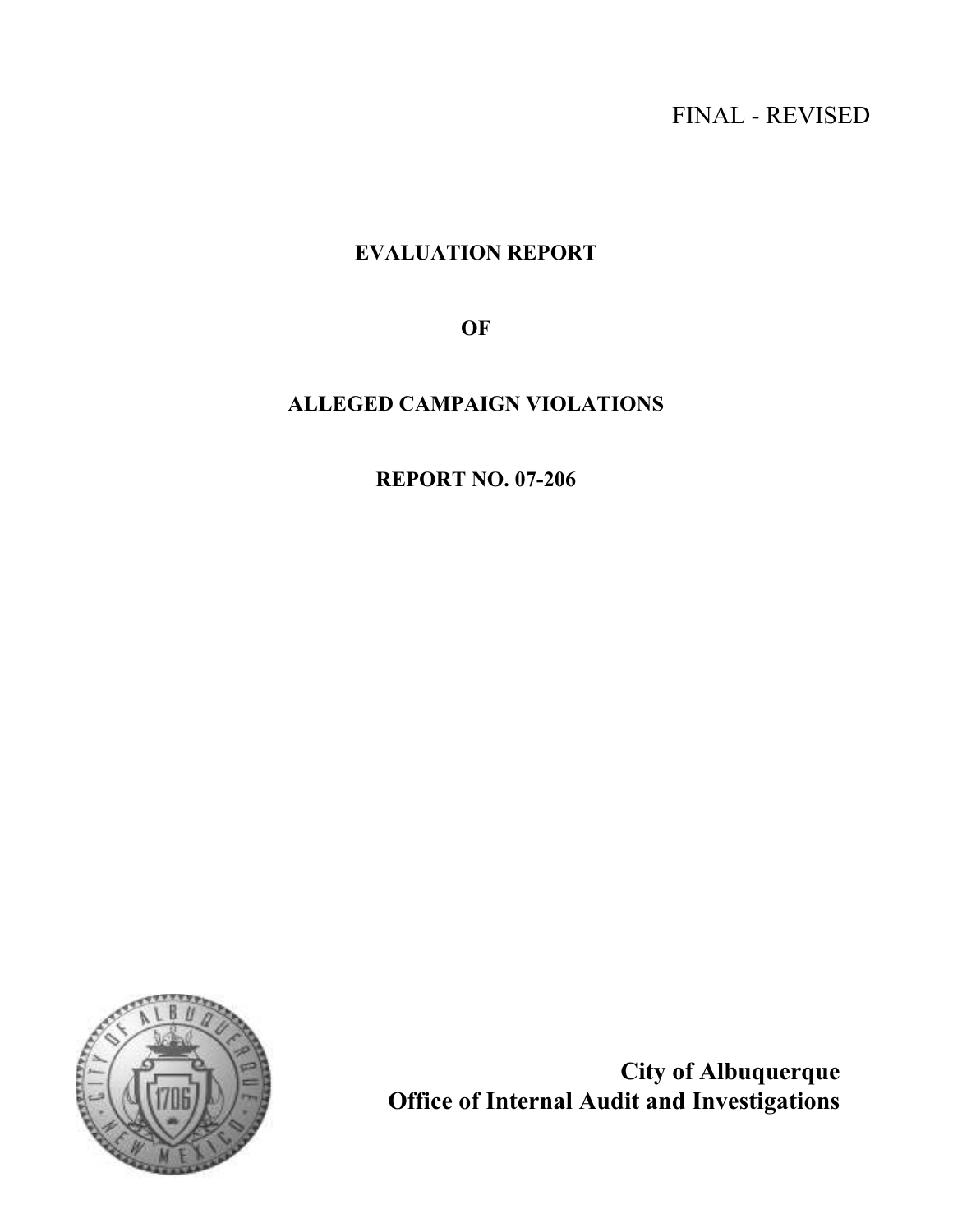## Evaluation of Alleged Campaign Violations Report No. 07-206 Executive Summary

Background: The Office of Internal Audit and Investigations (OIAI) conducted an evaluation of City Council candidate processes and requirements resulting from a request from the Council Services Director (Director). In an interoffice memorandum dated June 7, 2007, the Director informed the Inspector General (IG) that several City Councilors were concerned that taped messages used in the campaign by opposing candidates contained false and misleading statements. The Director requested the IG determine if the messages violated any City laws or policies, including City Charter Article XII: Code of Ethics, City Charter Article XIII: Election Code and City Charter Article XVI: Public Financing (City Charter Articles). The Director submitted two audio tapes to the IG.

**Objective:** Do the campaign materials violate any City laws or policies, including the Code of Ethics, the Election Code and the Public Financing City Charter Articles?

> The Director submitted an audio tape of a message by the challenger in the District 2 Council seat. A review of the challenger for Council District 2 candidate's file with the City Clerk shows the receipt of a robo call tape dated June 8, 2007. However, the language in the message on file with the City Clerk is not the same message contained in the telephone call received on May 16, 2007 by a constituent in Council District 2. The message in the May 16, 2007 call does not provide the sponsor of the call. There were no complaints on file with the City Clerk regarding the message delivered on May 16, 2007.

> The Director submitted a second audio tape of a message by a Measure Finance Committee (Committee). This taped message was on file with the City Clerk's office.

> The Election Code does not require that candidates and Committees file campaign materials until after they have been distributed. Unless a complaint is filed, the City Clerk or Board do not know that campaign material is being used but not filed or that campaign material has other omitted requirements. Candidates and Committees may be using campaign materials that violate the election City Charter Articles and rules without the knowledge of the City Clerk and Board.

Recommendations: The City Clerk and Board should consider modifying the Board Rules and the City Clerk Rules and/or the City Charter Articles to improve the process for identifying campaign material that is reported and filed with the City Clerk. The clear identification of campaign material will ensure it can be traced to the expenditure on the Summary Audit Report by Candidate (Report).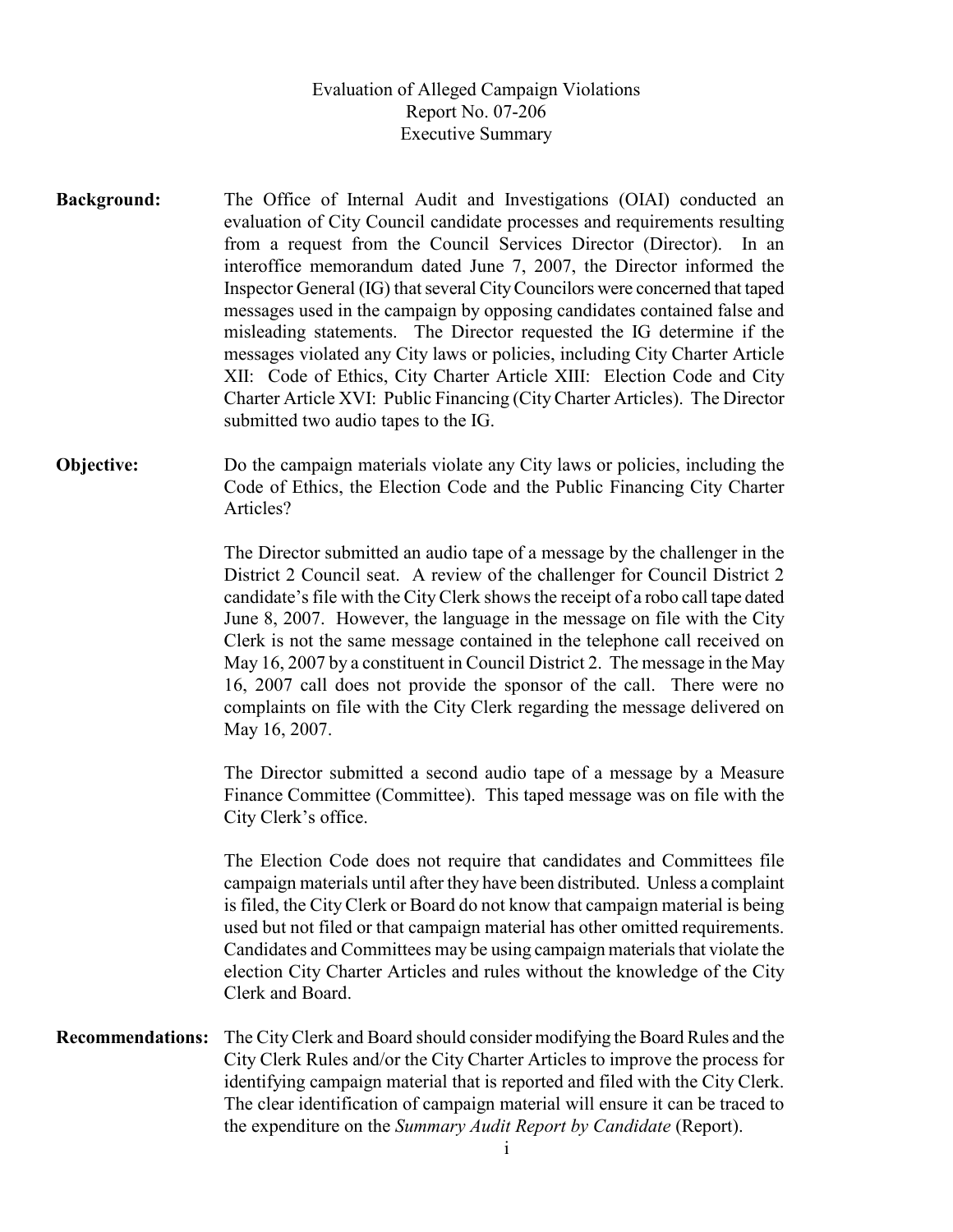The City Clerk and Board may wish to consider changes to the election City Charter Articles and rules and regulations that require candidates and Committees to file campaign materials with the City Clerk prior to distribution. This will allow the City Clerk to inform the candidates of violations prior to distribution.

 The City Clerk and Board should request the opposing candidate in Council District 2 to explain why the May 16, 2007 robo call is not on file with the City Clerk.

During our fieldwork, we noted no exceptions for the following objective:

 Are false or misleading statements made by a candidate a violation of the Code of Ethics, the Election Code and the Public Financing City Charter Articles?

Management responses are included in the report.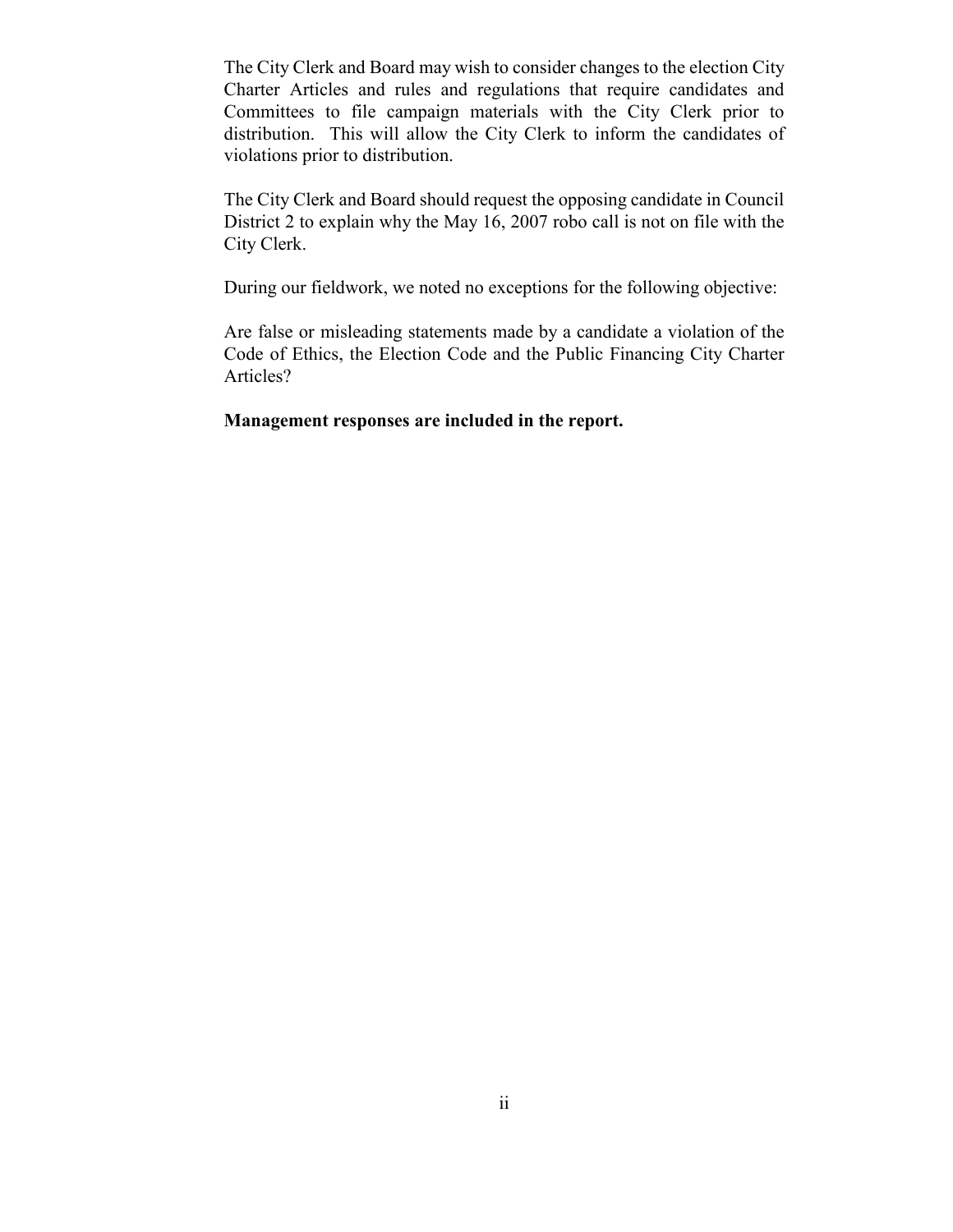

# City of Albuquerque

Office of Internal Audit and Investigations P.O. BOX 1293 ALBUQUERQUE, NEW MEXICO 87103

July 30, 2008 – Originally Issued September 30, 2009 – Revised

Accountability in Government Oversight Committee City of Albuquerque Albuquerque, New Mexico

Evaluation of Alleged Campaign Violations Report No. 07-206

# FINAL - REVISED

## **INTRODUCTION**

The Office of Internal Audit and Investigations (OIAI) conducted an evaluation of City Council candidate processes and requirements resulting from a request from the Council Services Director (Director). In an interoffice memorandum dated June 7, 2007, the Director informed the Inspector General (IG) that several City Councilors were concerned that taped messages used in the campaign by opposing candidates contained false and misleading statements. The Director requested the IG determine if the messages violated any City laws or policies, including City Charter Article XII: Code of Ethics, City Charter Article XIII: Election Code and City Charter Article XVI: Public Financing (City Charter Articles).

The Director submitted two audio tapes to the IG. Three incumbent City Councilors were the targets of these messages. The first tape is a telephone recording received May 16, 2007 by a constituent residing in Council District 2. The message is delivered by a challenger for the District 2 Council seat. The other is a recording of a radio announcement that aired on a local radio station. The message is delivered by a Measure Finance Committee in opposition to the incumbent candidate in Council District 4 and the incumbent candidate in Council District 9. A Measure Finance Committee (Committee) is a political committee, person, or individuals who act in aid of or in opposition to the effort of the election to, or recall from, office of one or more candidates for office when the Committee has accepted contributions in excess of \$250 or make expenditures in excess of \$250.

The Office of the City Clerk (City Clerk) is responsible for activities encompassing municipal and City elections. The City Clerk is responsible for promulgating regulations as required by the Open and Ethical Elections Code. The regulations provide procedures and campaign deadlines that must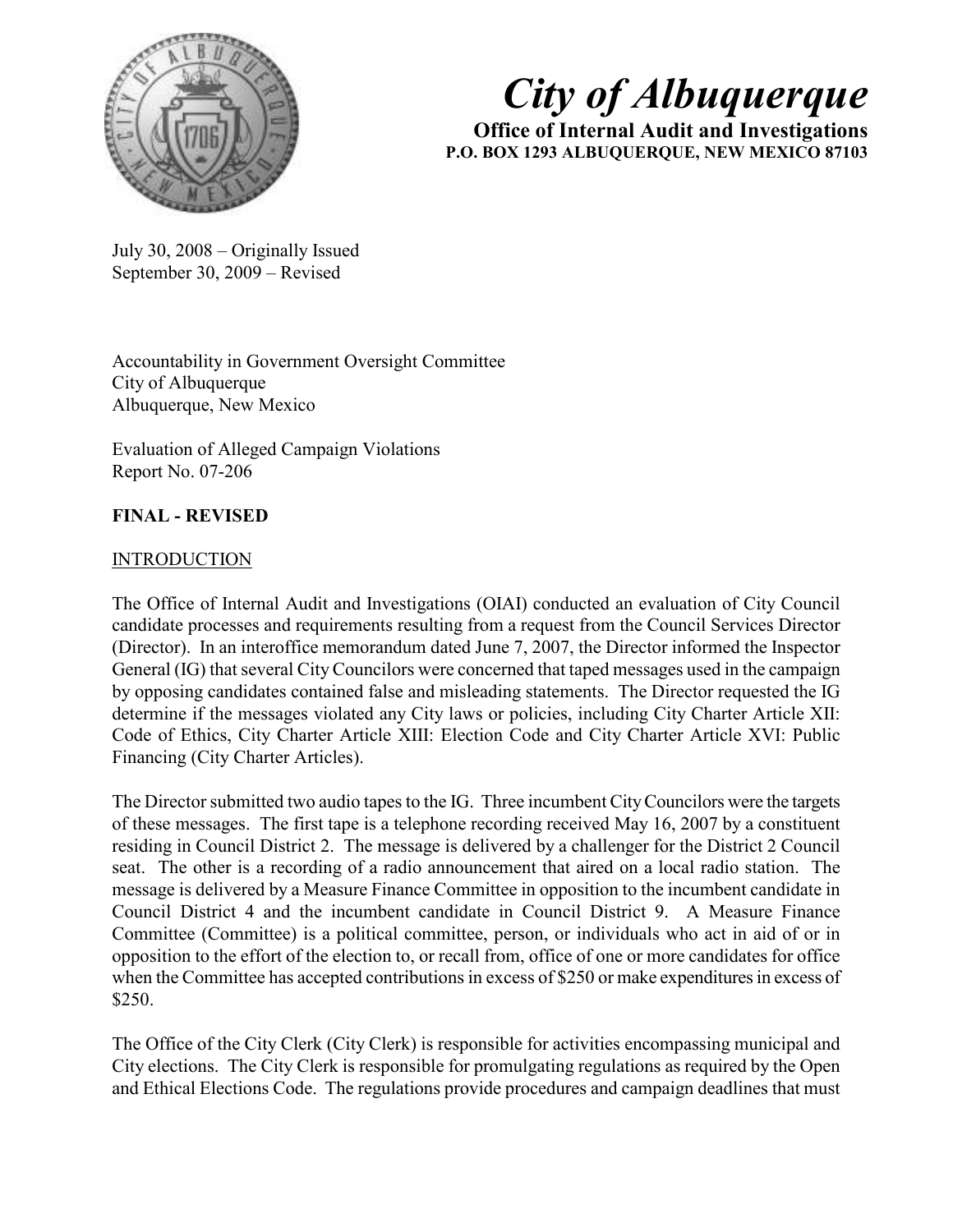be followed by candidates running for City Council who elect to seek eligibility to receive public funds. The City Clerk also provides all candidates with an election guide delineating election procedures. The Board of Ethics and Campaign Practices (Board) promulgates rules and regulations for the interpretation and enforcement of the Code of Ethics. The Board hears complaints of alleged violations of the Code of Ethics. The City Clerk is the custodian of all records that are required to be filed with the Board.

The City of Albuquerque is a home rule entity; therefore, state election laws do not apply.

## **OBJECTIVES**

The objectives of the evaluation were to determine:

- Do the campaign materials violate any City laws or policies, including the Code of Ethics, the Election Code and the Public Financing City Charter Articles?
- Are false or misleading statements made by a candidate a violation of the Code of Ethics, the Election Code and the Public Financing City Charter Articles?

## SCOPE

Our evaluation did not include an examination of all the functions, transactions and activities related to campaign practices. Our scope was for the specific messages brought to our attention by the Director and was limited to campaign events from March through October 2007.

This report and its conclusions are based on information taken from these specific messages and do not intend to represent an examination of all related transactions and activities. The evaluation report is based on our examination of activities through the completion of fieldwork, March 14, 2008, and does not reflect events after that date.

#### **METHODOLOGY**

OIAI interviewed City Clerk personnel and reviewed the following:

- Article XII. Code of Ethics, Article XIII. Election Code and Article XVI. Open and Ethical Elections Code;
- State election laws;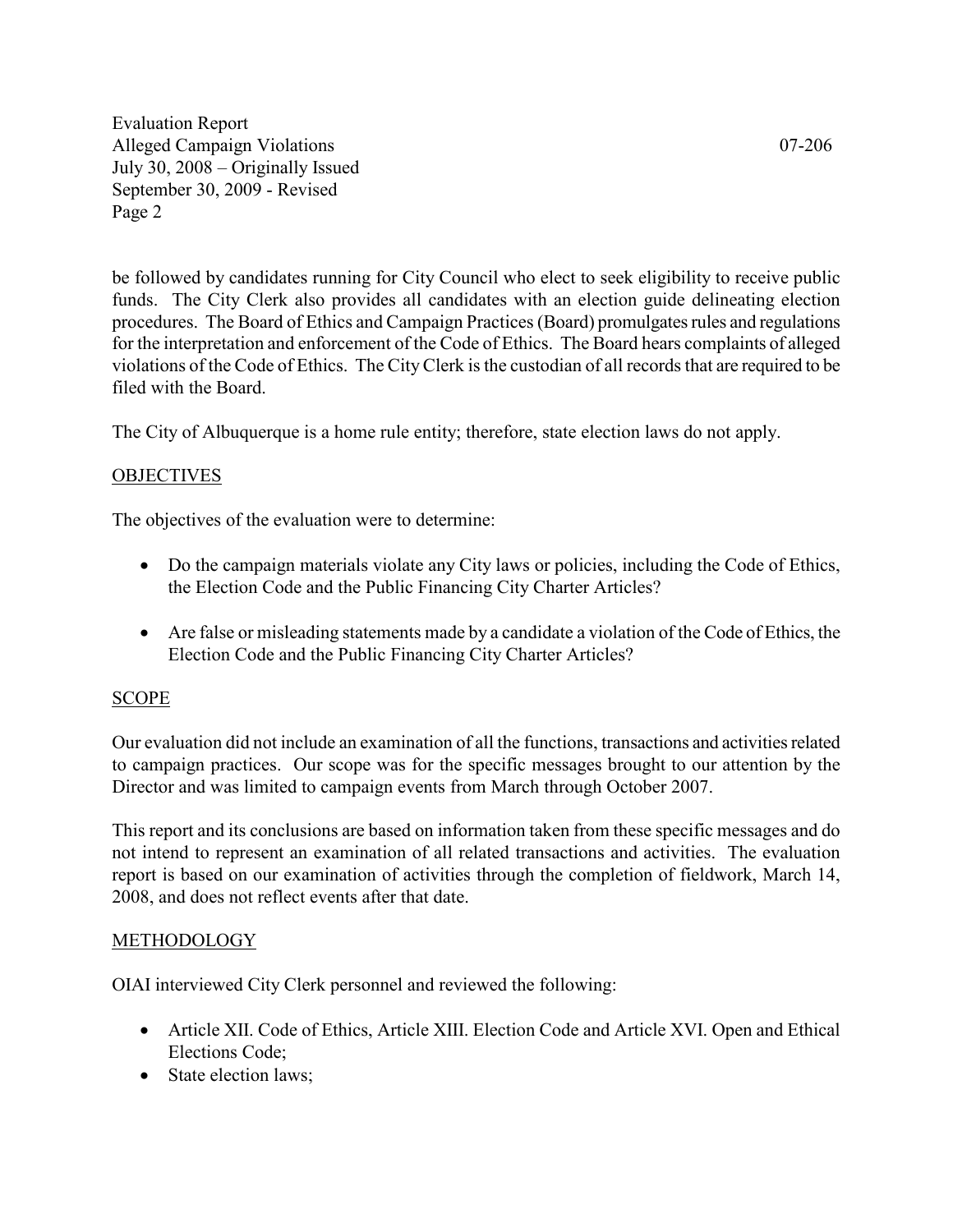- Rules and Regulations of the Board of Ethics & Campaign Practices (Board Rules);
- Regulations of the Albuquerque City Clerk for the Open and Ethical Elections Code (City Clerk Rules);
- Office of the City Clerk 2007 Election Guide;
- 2007 Election Calendar Summary of Campaign Deadlines;
- Application for Certification as a Participating Candidate forms for candidates choosing to seek eligibility to receive public funds;
- City Clerk's certification of qualifying candidates and amounts and date of the first distribution of funds from the Open and Ethical Elections Code;
- Accounting of the qualifying contributions deposited in the Open and Ethical Elections Fund;
- Declarations of Intent forms for candidates;
- Committee forms;
- Verification by the City Clerk of accuracy of information submitted by candidates on qualifying forms;
- Opinions issued by the Board;
- Complaints filed with the Board alleging violations of the Code of Ethics or Election Code;
- Signature authority for checking accounts of candidates and Committees;
- Campaign materials used in the campaign by candidates and Committees;
- Comparison of Summary Audit Reports by Candidate to campaign materials.

## FINDING

The following finding concerns an area that we believe would be improved by the implementation of the related recommendations.

## 1. THE CITY CLERK AND BOARD SHOULD CONSIDER PROPOSING MODIFICATIONS TO THE CITY CHARTER ARTICLES AND THE BOARD AND CITY CLERK RULES TO IMPROVE THE IDENTIFICATION PROCESS OF CAMPAIGN MATERIAL FILED WITH THE CLERK CLERK.

 A review of the challenger for Council District 2 candidate's file with the City Clerk shows the receipt of a robo call tape dated June 8, 2007. However, the language in the message on file with the City Clerk is not the same message contained in the telephone call received on May 16, 2007 by the constituent in Council District 2. The message in the May 16, 2007 call does not provide the sponsor of the call. There were no complaints on file with the City Clerk regarding the message delivered on May 16, 2007.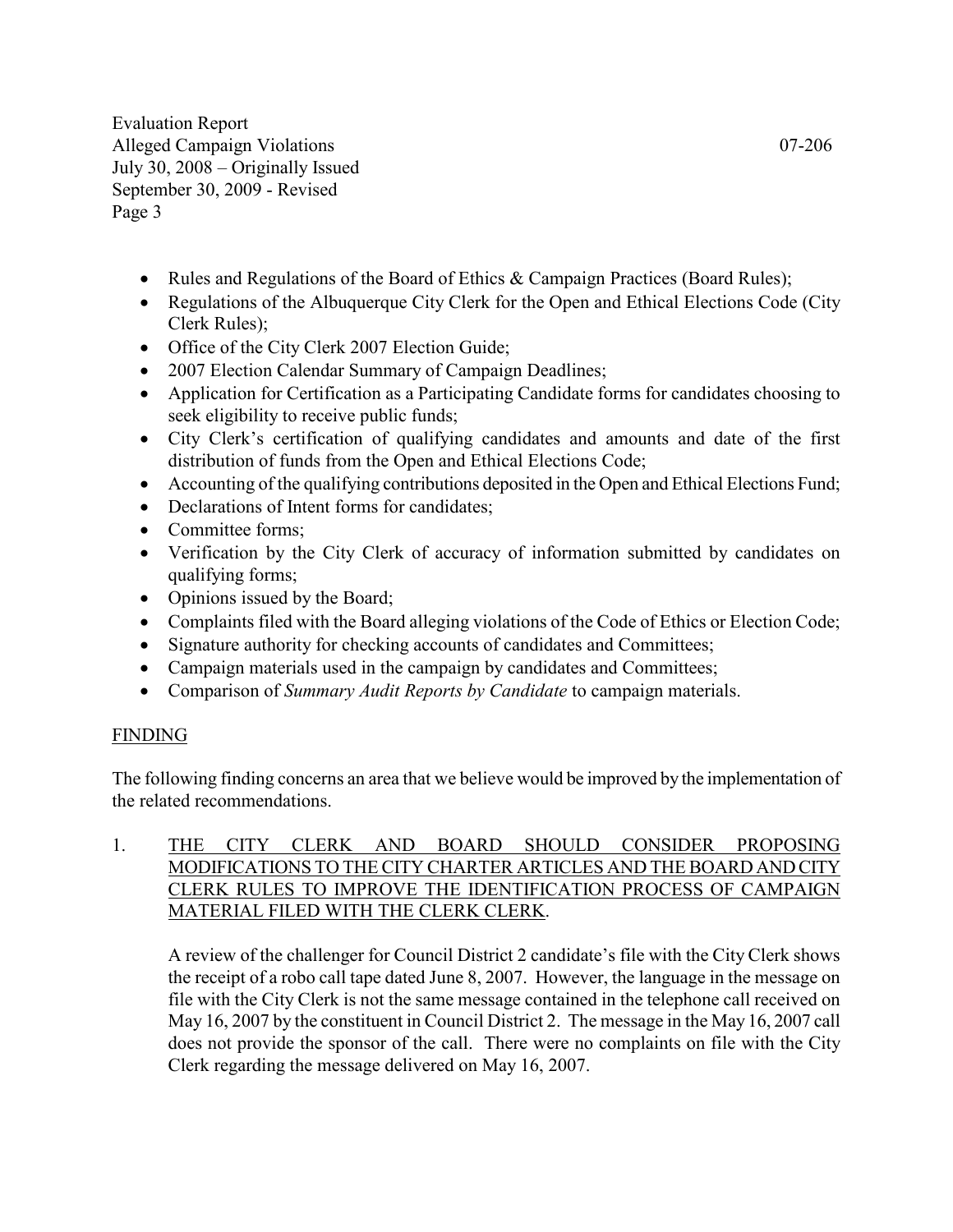A review of the challenging candidate's Summary Audit Report by Candidate (Report) shows four expenditures made relating to telephone campaign materials. The table below shows the four expenditures. There is no way to tell from the information on the Report if one of these is the robo call made on May 16, 2007.

| <b>Statement Due</b> | Type                          | Amount   |
|----------------------|-------------------------------|----------|
| May 31, 2007         | Campaign Call                 | \$265.20 |
| October 1, 2007      | 4,106 Automated Calls         | \$349.92 |
| October 9, 2007      | Robo Calls, Total Calls 4,921 | \$319.14 |
| October 9, 2007      | Robo Calls, Total Calls 4,741 | \$349.92 |

#### EXPENDITURES RELATING TO TELEPHONE MESSAGES

Source: City Clerk's Office

The Report does not show that the expenditure is referenced to a specific campaign material submitted by the candidate or Committee. There is no way to tell that a specific expenditure was made for specific campaign material. The City Clerk checks the Report against the campaign materials and if the description on the Report reflects the type of campaign material submitted and the two are made within the reporting requirement, it is assumed that the two are a match. If there is no match, then the City Clerk determines a violation has occurred. If neither the expenditure or campaign material is reported, the City Clerk would have to rely on a complaint to determine the violation.

Pursuant to Article XIII. Election Code Section 5 Campaign Materials, each candidate and each chairperson of each Committee shall ensure that all campaign materials specify the name of the sponsor who authorized the distribution of such material. Each candidate and each chairperson of each Committee shall also ensure that a copy of each campaign material used in the campaign is promptly filed with the Board upon such material being printed or distributed.

The Office of the City Clerk 2007 Election Guide Part II Campaign Contributions and Expenditures, Limitations and Reporting Requirements, Reporting Campaign Materials, requires campaign material submitted to the City Clerk include a report identifying the expenditure listed on the campaign finance report that pertains to the campaign material submitted.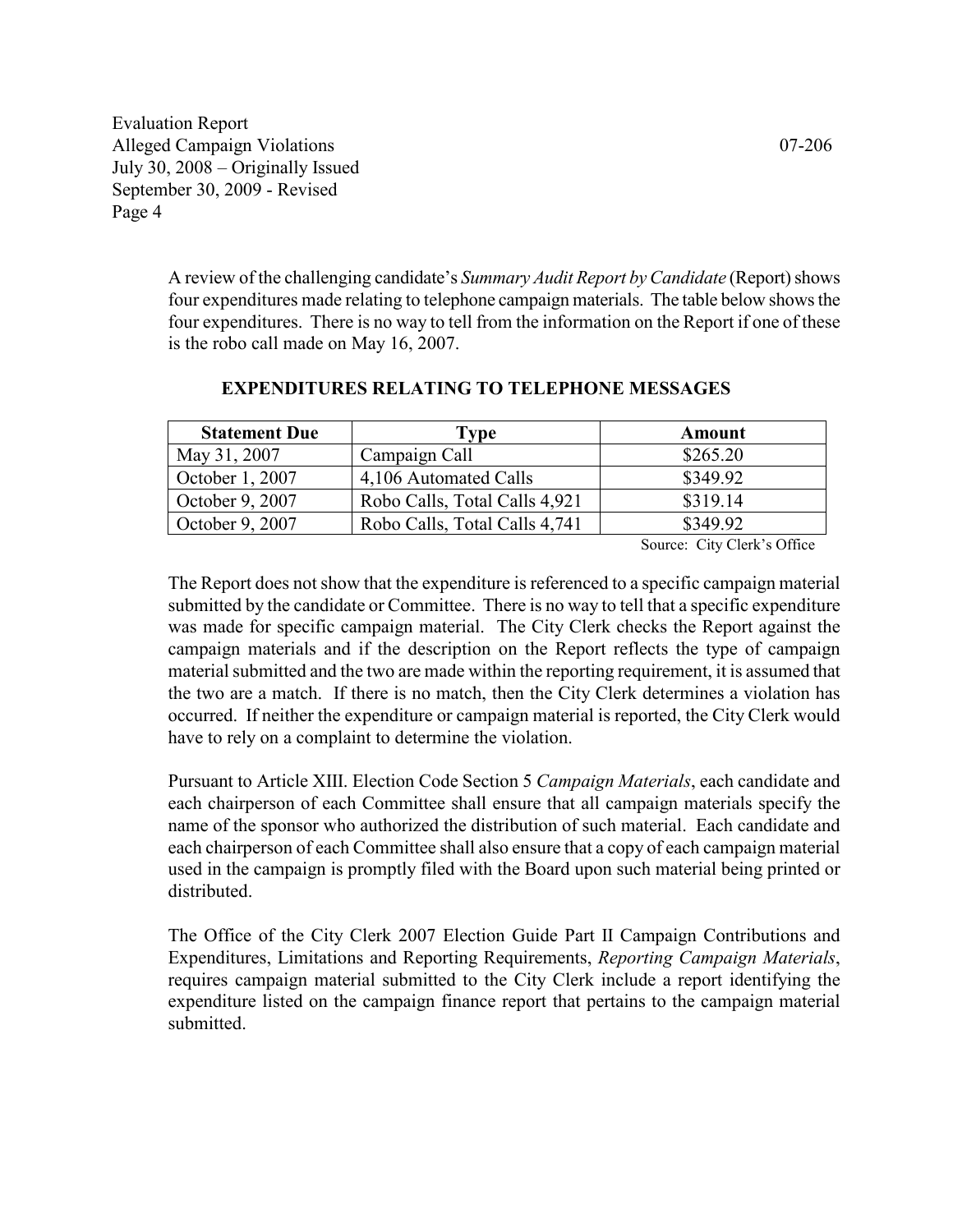The Election Code does not require that candidates and Committees file campaign materials until after they have been distributed. Unless a complaint is filed, the City Clerk or Board do not know that a campaign material is being used but not filed or that a campaign material has other omitted requirements. Candidates and Committees may be using campaign materials that violate the election City Charter Articles and rules without the knowledge of the City Clerk and Board.

The City Clerk relies on the candidates and Committees' understanding of the requirements for compliance.

#### RECOMMENDATIONS

A. The City Clerk and Board should consider modifying the Board Rules and the City Clerk Rules and/or the City Charter Articles to improve the process for identifying campaign material that is reported and filed with the City Clerk. The clear identification of campaign material will ensure it can be traced to the expenditure on the Report.

B. The City Clerk and Board may wish to assign filed campaign material a specific identification number that correlates to the corresponding expenditure on the Report and require candidates to disclose the language in the campaign material as support to the Report. The process should tie the campaign material directly to the expenditure and will allow the City Clerk to tell if there are expenditures for which campaign materials have not been filed or vice versa.

C. The City Clerk and Board may wish to consider changes to the City Charter Articles and rules and regulations that require candidates and Committees to file campaign materials with the City Clerk prior to distribution. This will allow the City Clerk to inform the candidates of violations prior to distribution.

D. The City Clerk and Board should request the opposing candidate in Council District 2 to explain why the May 16, 2007 robo call is not on file with the City Clerk.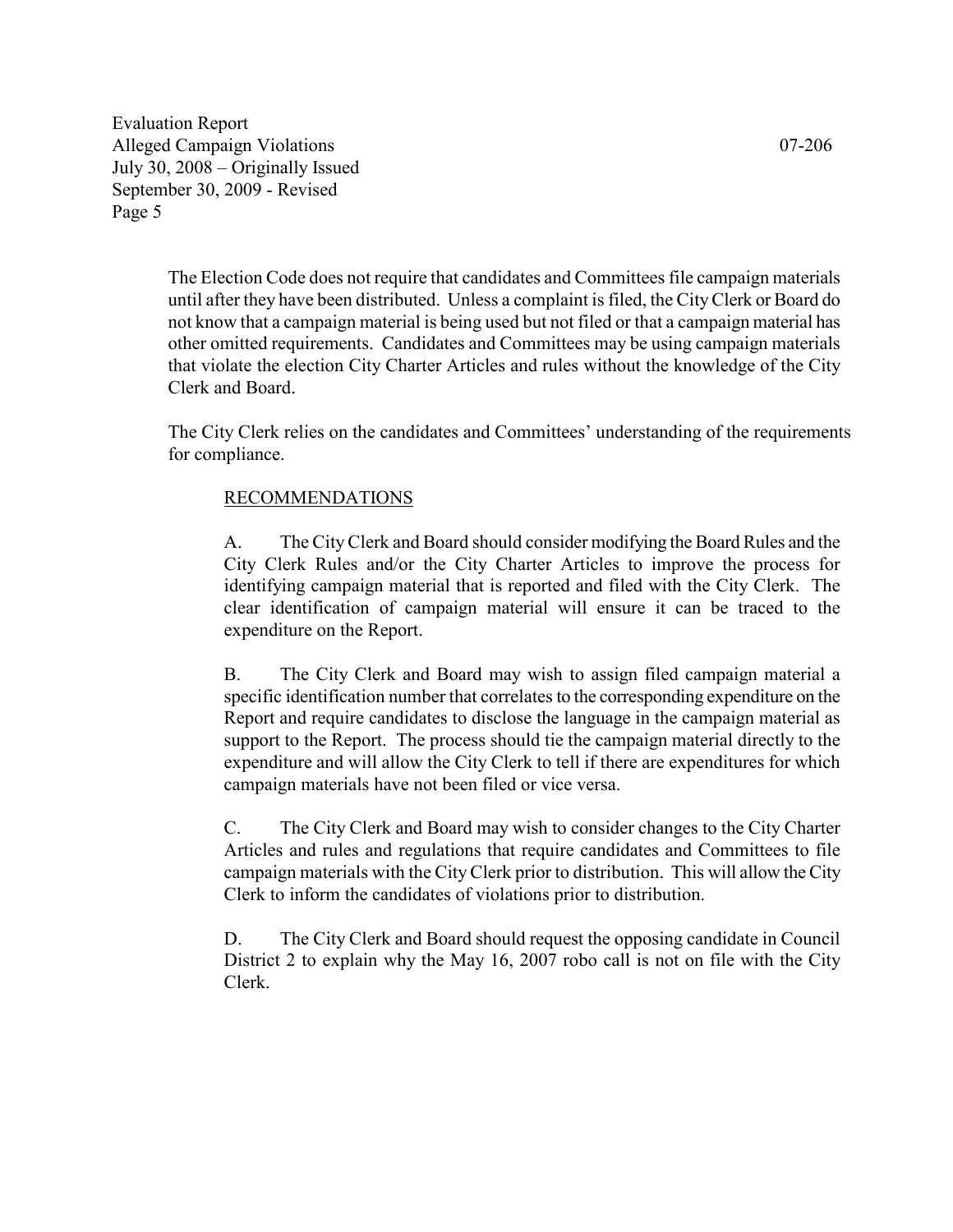#### RESPONSE FROM CITY CLERK AND BOARD

"A. The City Clerk agrees with this recommendation. The Clerk's Office is currently working with a subcommittee of the Board of Ethics and Campaign Practices to resolve this and other matters to better the electoral process for citizens, candidates and measure finance committees.

"B. This recommendation would simplify the correlation of materials to a disclosed expenditure; the concern is disclosure reports are input into a cognos report, therefore "exact language" may not be possible with the current system due to a limitation of space in a particular field. The City Clerk's Office has acquired POD, Inc. to assist ISD in offering recommendations and upgrades to better the current campaign reporting system. This issue will be forwarded to this group for further assessment and the Clerk's office will work with the Board of Ethics Subcommittee to consider possible solutions.

"C. The City Clerk will consider this recommendation and raise it with the Board Subcommittee. The only concern of the Clerk after a brief review of the issue is the additional burden that such a filing could place on Candidates and Committees. Each change that is made to the already complex reporting process may cause each "user" of the system additional burdens and it may interfere with the candidates' ability to run their campaign. For example, if a filing is required before distribution, the other candidates will have additional time to respond to the distribution and that would alter the campaign process. Such a change may not be a negative, but the consequences should be considered before any change is made.

"D. The City Clerk does not have jurisdiction to request the opposing candidate in Council District 2 to provide an explanation regarding the May 16, 2007 robo call; at the time this issue was discovered it should have been filed as a Board of Ethics Complaint with the City Clerk. On July 30, 2008, a settlement conference has been scheduled with the opposing candidate in Council District 2. Campaign materials shall be discussed not pertaining to this particular matter. Settlement is pending due to the completion of this conference."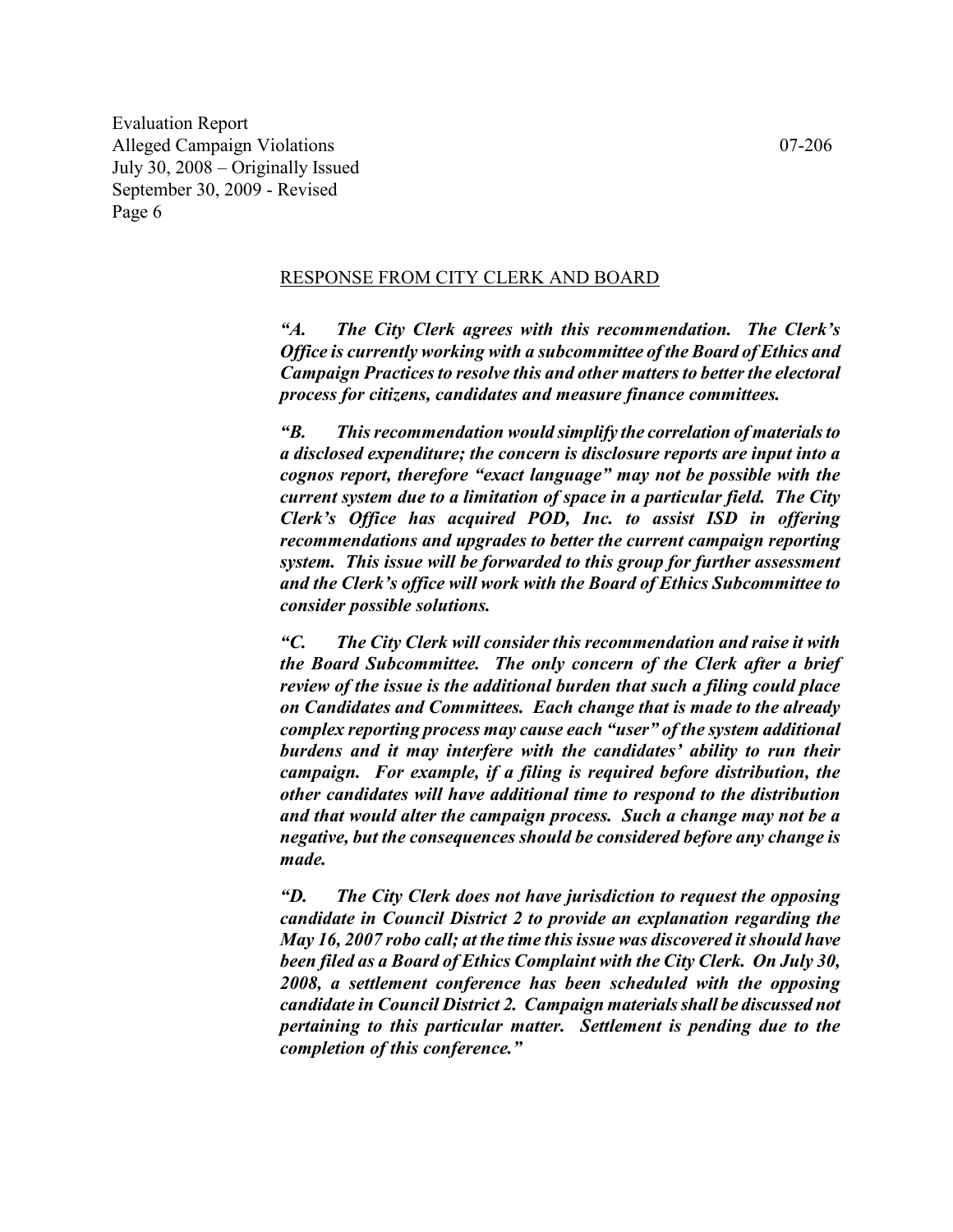#### **CONCLUSION**

The City Clerk and Board require that campaign material be filed promptly after the campaign material has been distributed. The City Clerk and Board may not see or become aware of violations until after the distribution has taken place and the violations have occurred.

There is no finding regarding the second objective. There is nothing in the Election Code, Code of Ethics or Open and Ethical Elections City Charter Articles that address or prohibit speech in campaign material. There is also nothing that requires candidates or Committees to verify statements in campaign material.

We appreciate the assistance and cooperation of the City Clerk and Board personnel during the evaluation.